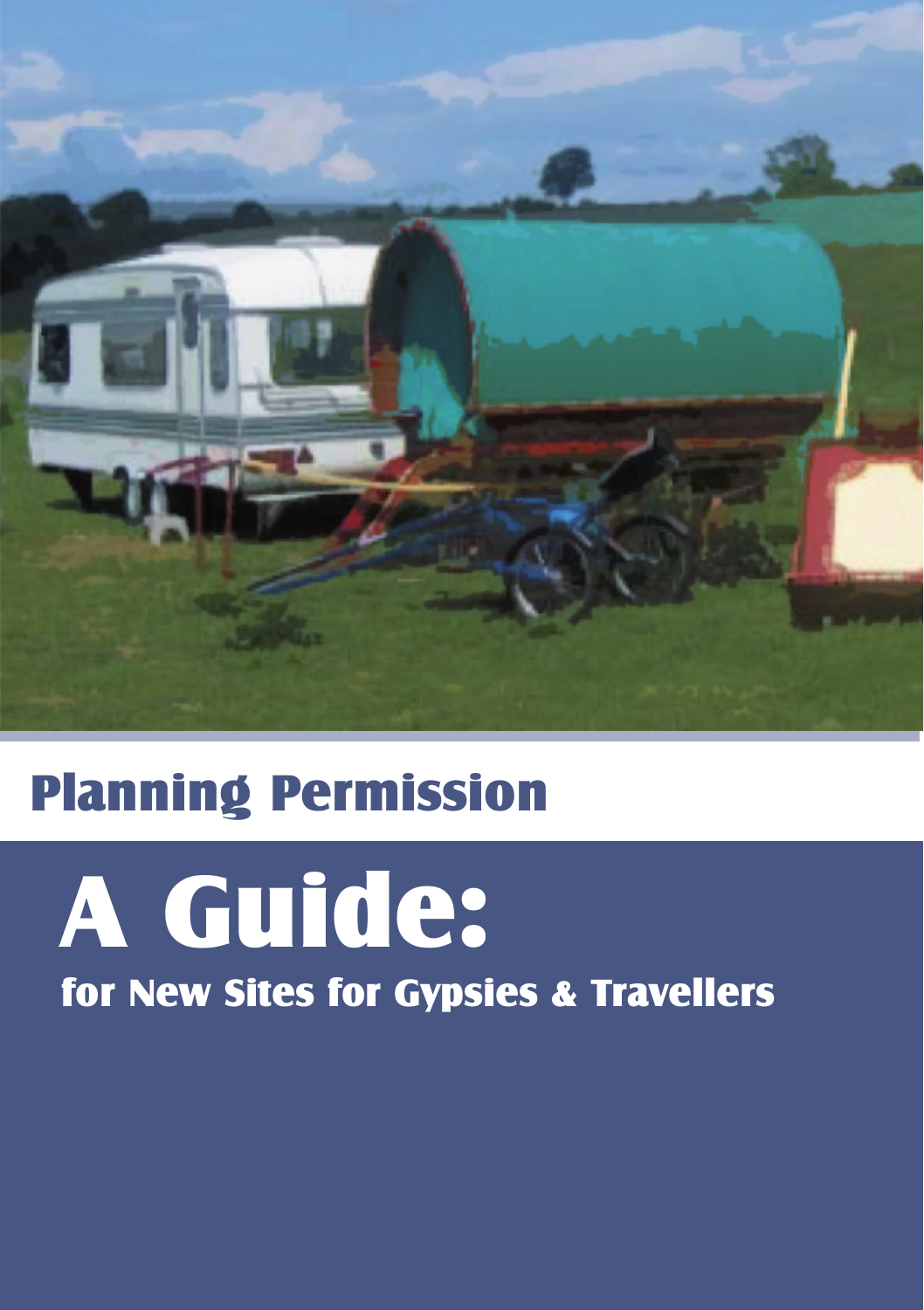#### Do I need Planning Permission?

Planning permission is usually needed for all new homes – even if you are not actually intending to *build* anything. A 'new home' means trailers and other types of mobile home just as much as a brick-built house. So if you want to live in your trailer, on your own site, you will need to get planning permission. Getting planning permission will give you the right to live on your own land. If you plan to extend, adapt or change your site in any way, you may also need planning permission. To get planning permission for a site, you must apply to the local Council in your area.

## Choosing a Site

If you're trying to find land on which to develop your own site, you'll have a much better chance of getting planning permission if you do some research first. Don't be tempted to buy a piece of land until you've done that research!

Speak with the owner, landlord, agent or someone who is living on the site to find out what they know about it. Always check any information that they tell you and ask to see copies of any permissions, licences, proof of ownership etc.

When buying the land, buy what's called 'an option' on  $it$  – this means you buy the right to buy the land later, once you've got planning permission

for it. This way, you will lose much less money if the permission doesn't work out.

#### Pre-application Checklist

By avoiding the following problems, you are more likely to get planning permission:

- **Dangerous access**
- **Contaminated land**
- **Disturbance to wildlife**
- A long way from schools/shops
- Lack of screening (trees, hedgerows & bushes)
- **Highly visible from roads and** footpaths
- **Located in a Conservation Area**
- **Poor drainage**
- **The land floods**

You should also consider whether there are any existing sites in the area available to rent or buy (with planning permission). You stand less chance of getting planning permission if you ignore available sites without good reason.

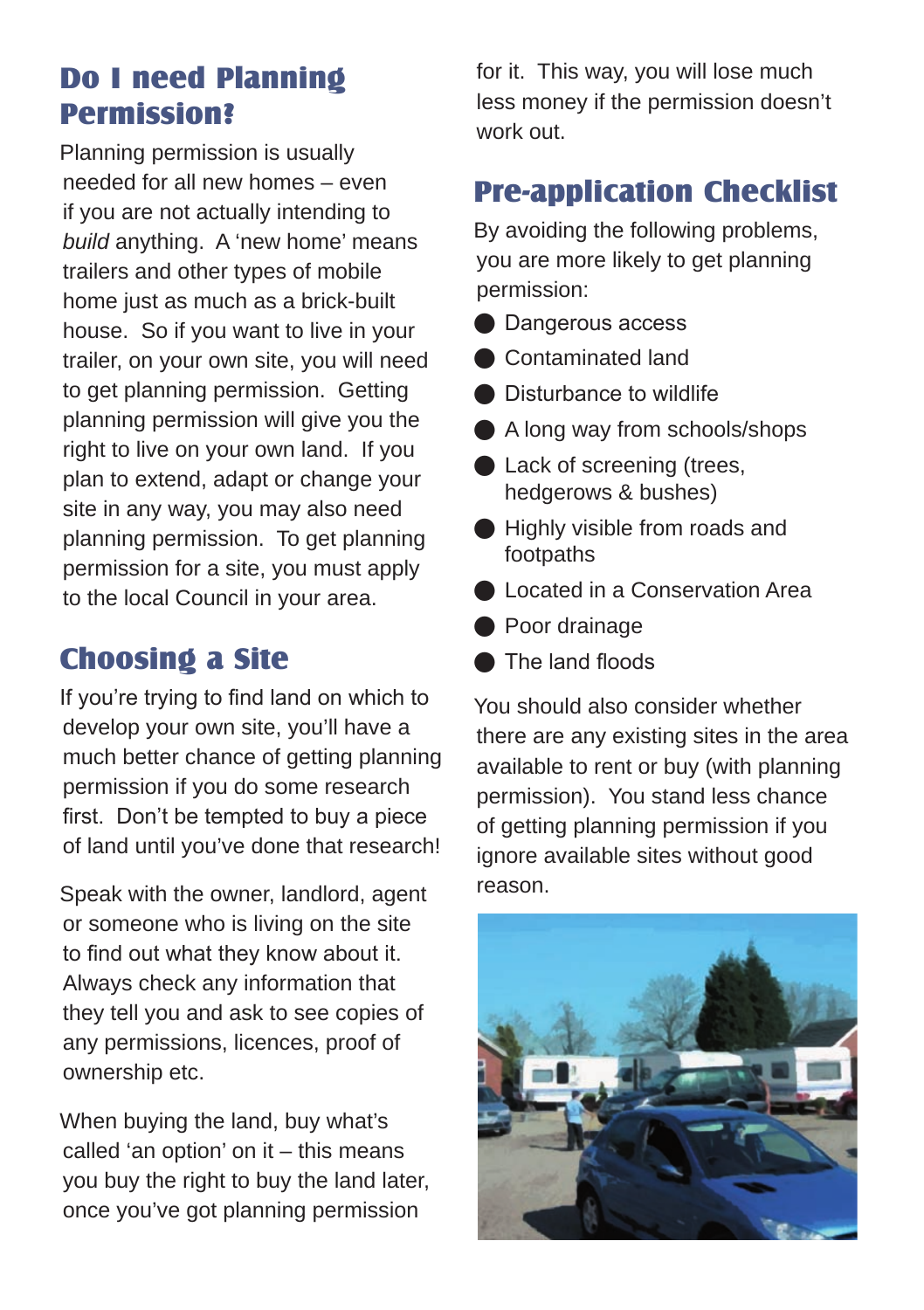#### Should I speak to the Council before I apply?

#### **Yes, your local Council will actively encourage it!**

Narrow down your search to two or three possible sites and then arrange an appointment to have a chat with a planning officer. Ask them about the sites' planning histories and what they think of them – they should be able to tell you whether or not the sites are worth going for.

Early talks with a planning officer gives you a much better chance of getting planning permission first time without having to appeal or find another site.

#### Applying for Planning Permission

When you are ready to apply for planning permission, pick up a planning application form from your local Council offices. Or, you can download the form from the Council's website or the planning portal: www.planningportal.gov.uk

You can fill the form in yourself or get an agent or planning expert to do it for you. Yorkshire Planning Aid may also be able to help (see overleaf).

You will also need to pay a fee to submit your application to the Council.

### What will happen to my application?

The Council will write to you, or your agent, to let you know that they have received the application. If anything is missing, the form will be sent back to tell you what other information is needed. If the Council asks you for more information, send it as soon as you can.

The Council should make a decision within eight weeks, but it can take longer if there is good reason for delay. Ask the planning officer to tell you the date that has been set for making the decision.

Keep in contact with the planning officer who is dealing with your application (the case officer) to find out how things are progressing.

The Council will contact people and organisations (e.g. site neighbours, parish council, the local highway authority) that may be affected by your application.

All the information that you send with your application will be made available at the Council offices for anyone to see.

Anyone can write to the Council to comment on your application, either to support or object, but they must give valid planning reasons if they are to affect the decision.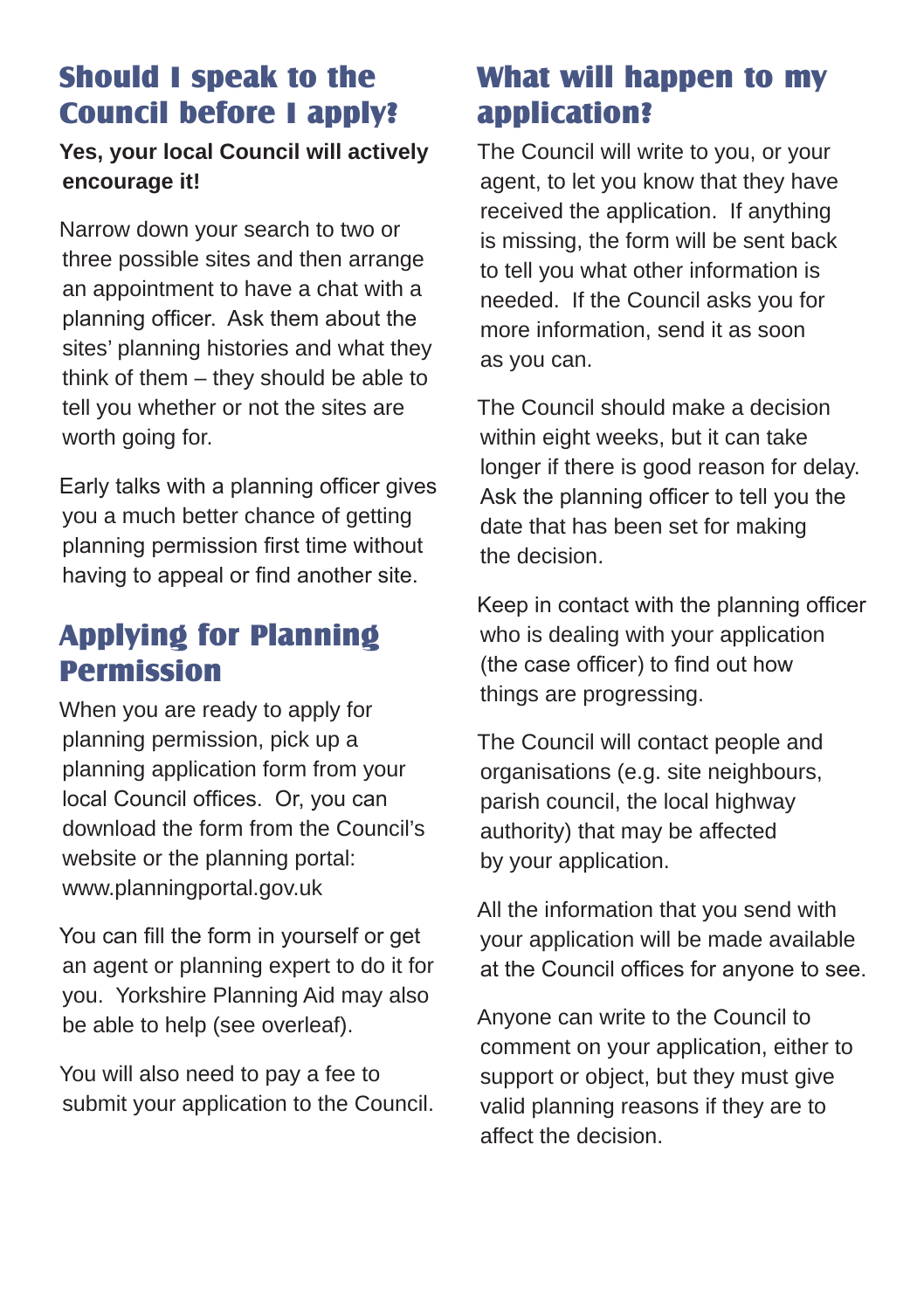### The Decision

A planning officer will deal with the application but the decision will be made either by a committee of Councillors or a by senior planner.

You will be able to attend the meeting at which the decision on your planning application is to be made. Find out from the Council when the meeting will be held. You, or your agent, might be able to speak for a few minutes in support of the application.

The Committee does not have to make a decision if it needs more information or if it wishes to visit your site. Councillor site visits usually take place *before* the Committee meeting and, if that's the case, you will be told when they intend to visit and if you can attend and speak.

The Council will decide whether to "approve without conditions", "approve subject to conditions" or "refuse" your application. Whatever the decision, the Council will send you, or your agent, a Decision Notice detailing that decision. You should keep this safe.

#### Conditions – what restrictions can be applied?

There will almost certainly be a list of planning conditions attached to your permission. These are extra things that you will have to do as part of

your permission. You need to check these conditions and make sure you understand them and know what you have to do to satisfy them. Get advice if there's anything you're not sure about.

#### Examples of conditions:

- You must start the development within 3 years.
- $\bigcirc$  Use of the site is limited to the applicant and their family (personal permission)
- Non-residential use, such as a business activity, is limited to a certain part of the site.
- **■** The number of caravans is limited.

If there are any conditions you really feel are unfair or unreasonable, you can appeal against them.

#### I've been refused permission – what next?

If your application is refused you are allowed to submit another application free of charge within twelve months. Speak with the planning officer and find out it there are any changes that will help you to get permission. Show these changes clearly on your resubmission if you decide to go ahead with this.

# Can I Appeal?

Yes, you can appeal against the refusal which means that your planning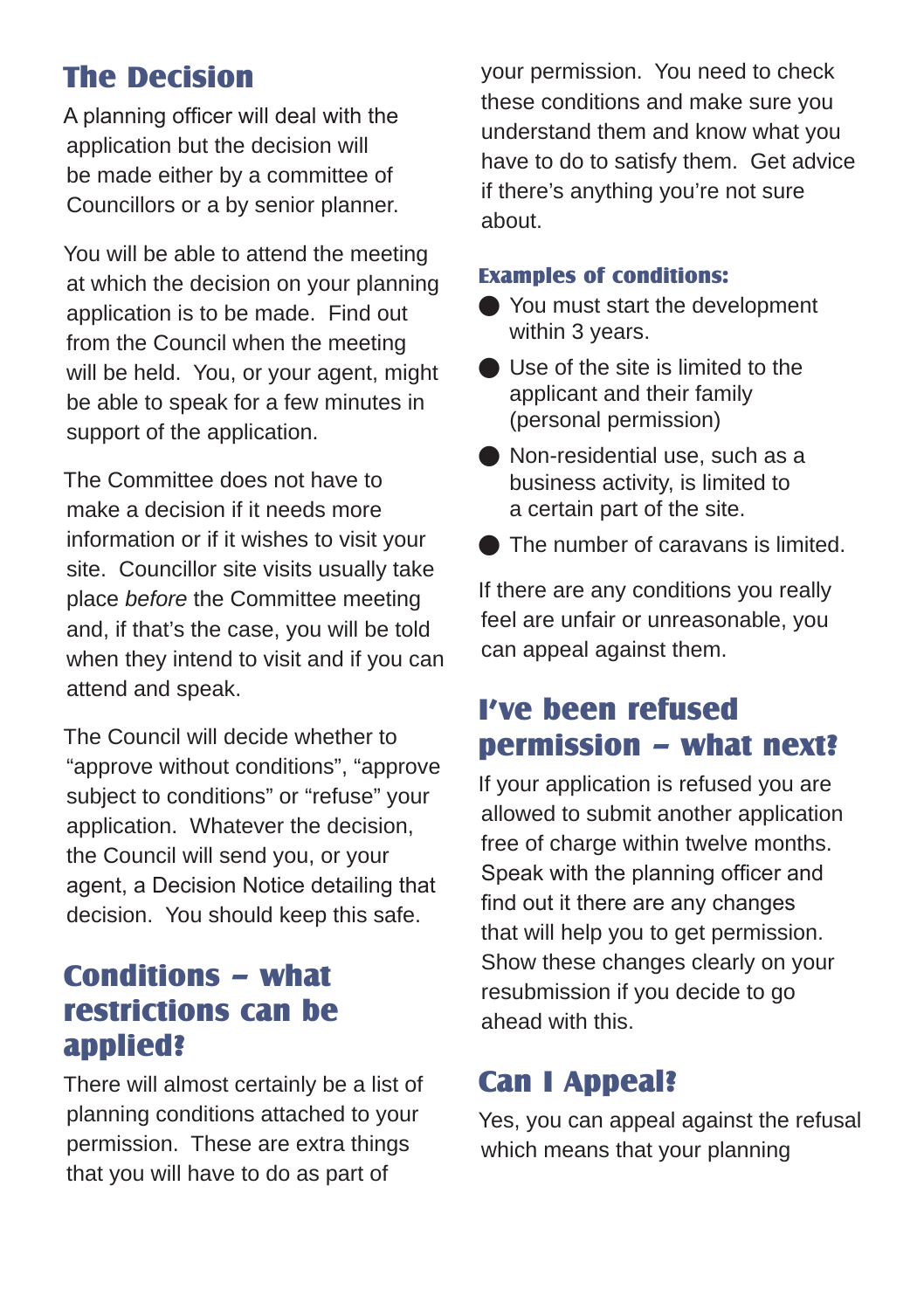application and the Council's reasons for refusing it are looked at by an independent inspector. You have six months to make your appeal from the date of the refusal.

Before you decide to appeal speak with the people who helped you with your application about whether you have a good reason to appeal. You will have to pay the costs (professional fees and expenses) of your own advisors.

The Planning Inspectorate is independent of the Council. When your appeal is received a Planning Inspector will be appointed to look at both sides of the case and to decide whether to grant you planning permission, or to remove or change any conditions. An appeal can take over six months before you get a decision.

#### Enforcement – What happens if I don't apply?

If you are living on a site that does not have permission the Council has powers to move you and that can cause you a great deal of trouble. Although it is possible to apply for planning permission after you have moved onto a site (known as a retrospective planning application), this is not recommended as it could lead to long periods of uncertainty and expense. It is much better for everyone if you can obtain planning permission before occupying a site.

The Council has several powers to stop you from living on the site. If you do not do what the Council says you can be prosecuted. If you are given an injunction and you do not act on it you could be given a prison sentence.

#### Types of Enforcement Action:-

- **l** Temporary Stop Notice which comes into force straight away and stops any further development for 28 days.
- **Enforcement Notice to stop** development. You can appeal to the Planning Inspectorate.
- l Stop Notice which can only be issued at the same time as an Enforcement Notice and is used to stop the development before the Enforcement Notice comes into effect.
- $\bullet$  Injunction an application to the courts to stop the development.
- l Breach of Conditions Notice requires the owner or occupier to comply with any outstanding requirements of a condition imposed on the planning permission. No right of appeal.